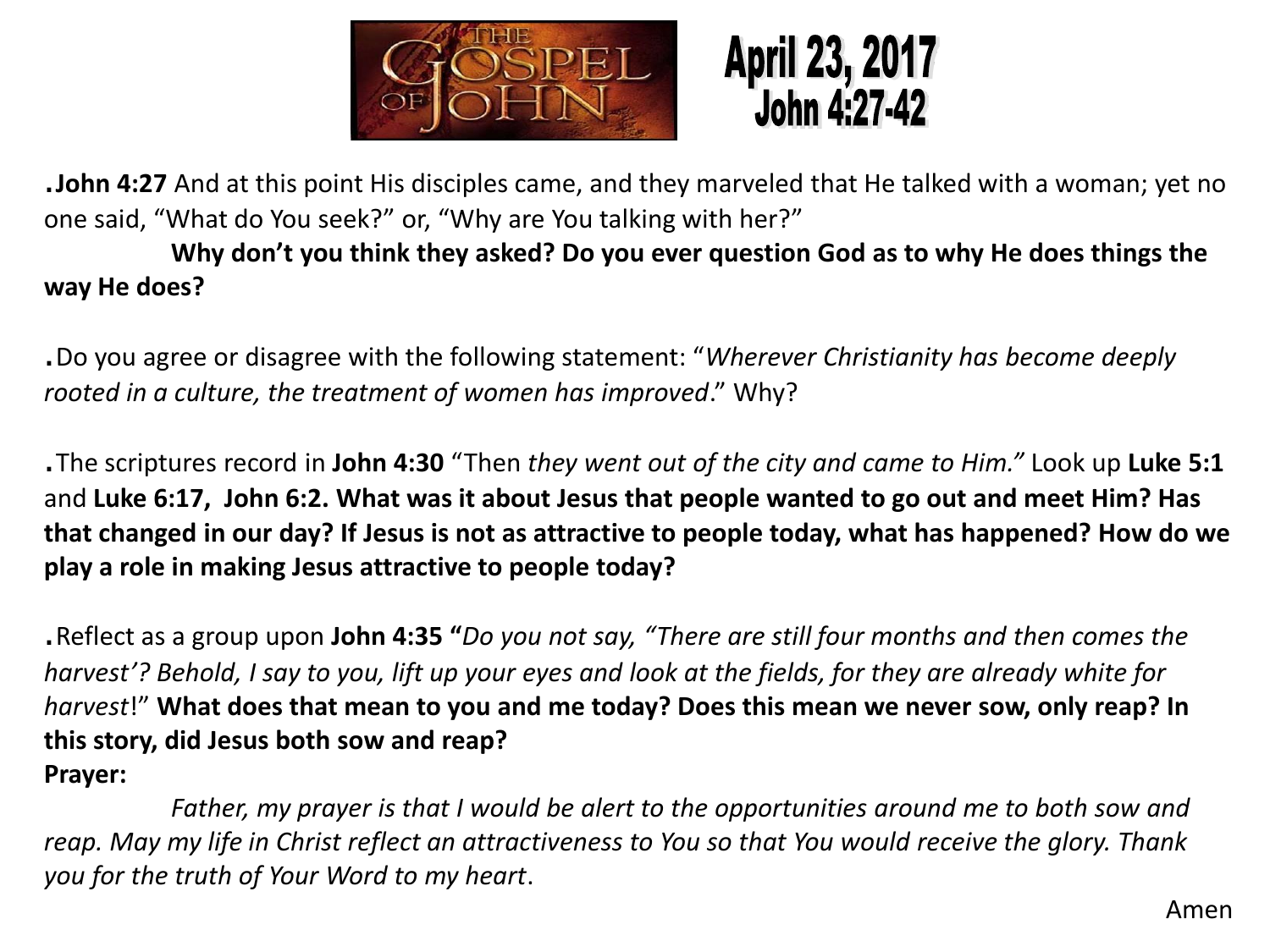

#### **Four Glimpses of Our Blindness**

•**Vision:** I will raise this temple in three days. **Blind Response**: It took 46 years to build this temple.

•**Vision:** You must be born again. **Blind Response**: How can a man enter into his mother's womb?

•**Vision:** I will give you living water. **Blind Response**: You don't have a bucket.

•**Vision:** I have food to eat you do not know about. **Blind Response**: Who brought him something to eat?

•Notice here that she went back and spoke to the men, not the women

•Wherever Christianity has become deeply rooted in a culture, the treatment of women has improved.

•Notice here, that they came out to where He was. They sought Him out. They went out to the well of temporary water to find Him who is Living Water.

• Jesus is both sower and reaper at the same time. He is orchestrating the entire event by working as sower and reaper—speaking the word and reaping its fruit.

•All our labour is important. God uses men and women (sinful, forgiven men and women) to sow and reap. And we are always entering into the labour of another, especially Jesus'. His labour is always decisive .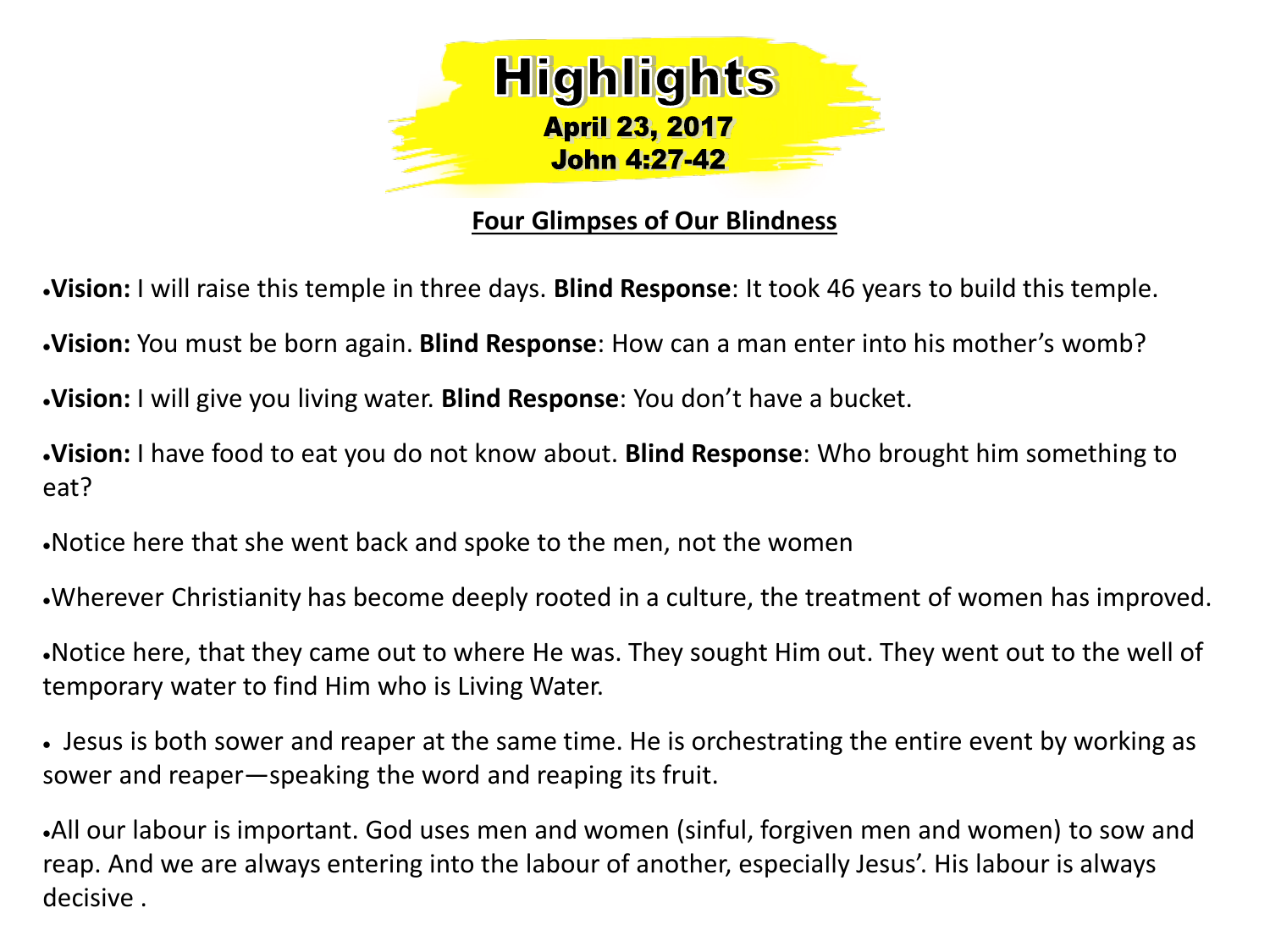• **Vision:** I will raise this temple in three days. **Blind Response**: It took 46 years to build this temple. • **Vision:** You must be born again. **Blind Response**: How can a man enter into his mother's womb? • **Vision:** I will give you living water. **Blind Response**: You don't have a bucket. • **Vision:** I have food to eat you do not know about. **Blind Response**: Who brought him something to eat?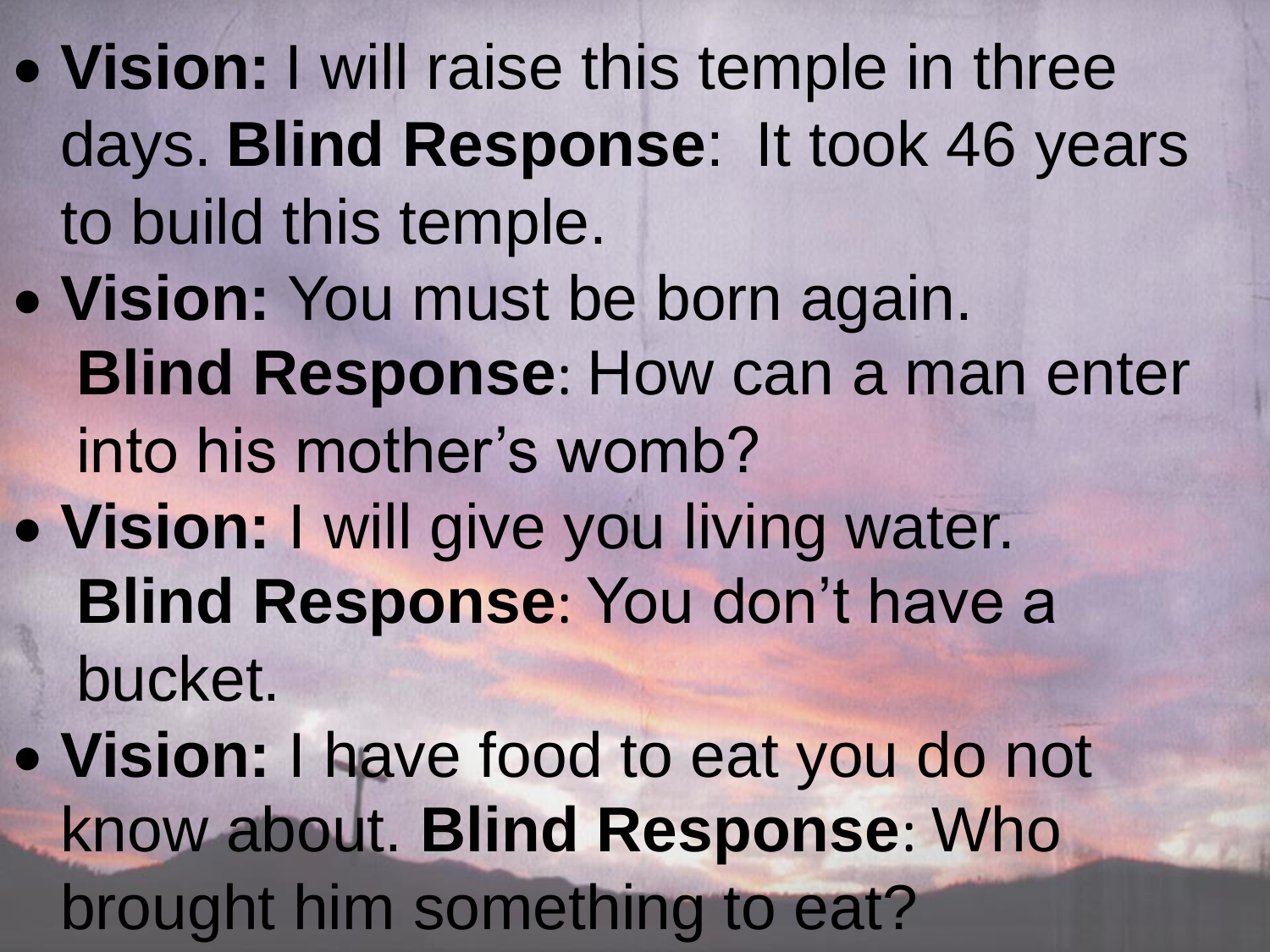**John 4:27-30** *And at this point His disciples came, and they marveled that He talked with a woman; yet no one said, "What do You seek?" or, "Why are You talking with her?" The woman then left her water pot, went her way into the city, and said to the men, "Come, see a Man who told me all things that I ever did. Could this be the Christ?" Then they went out of the city and came to Him.*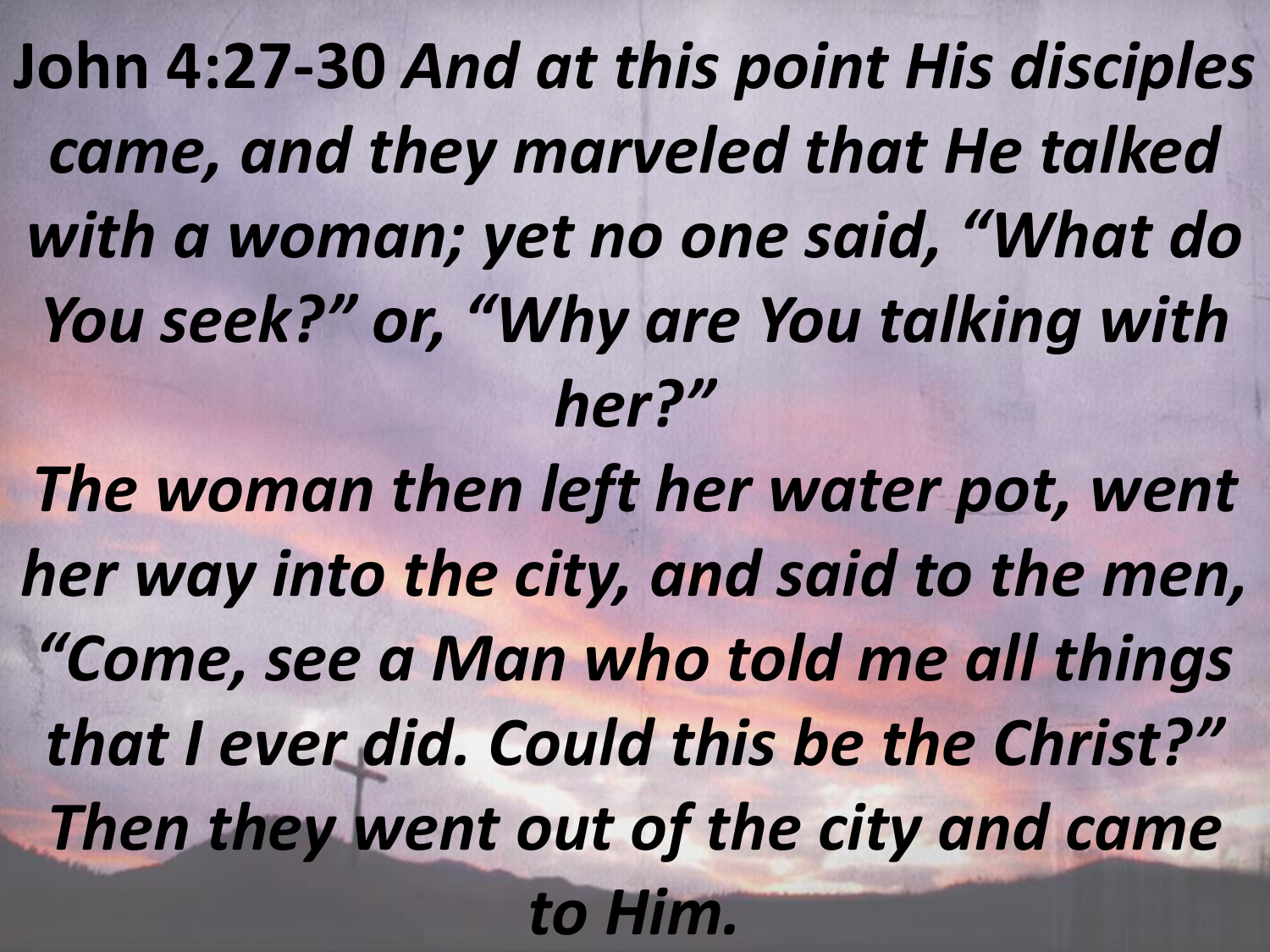**Wherever Christianity has become deeply rooted in a culture, the treatment of women has improved.**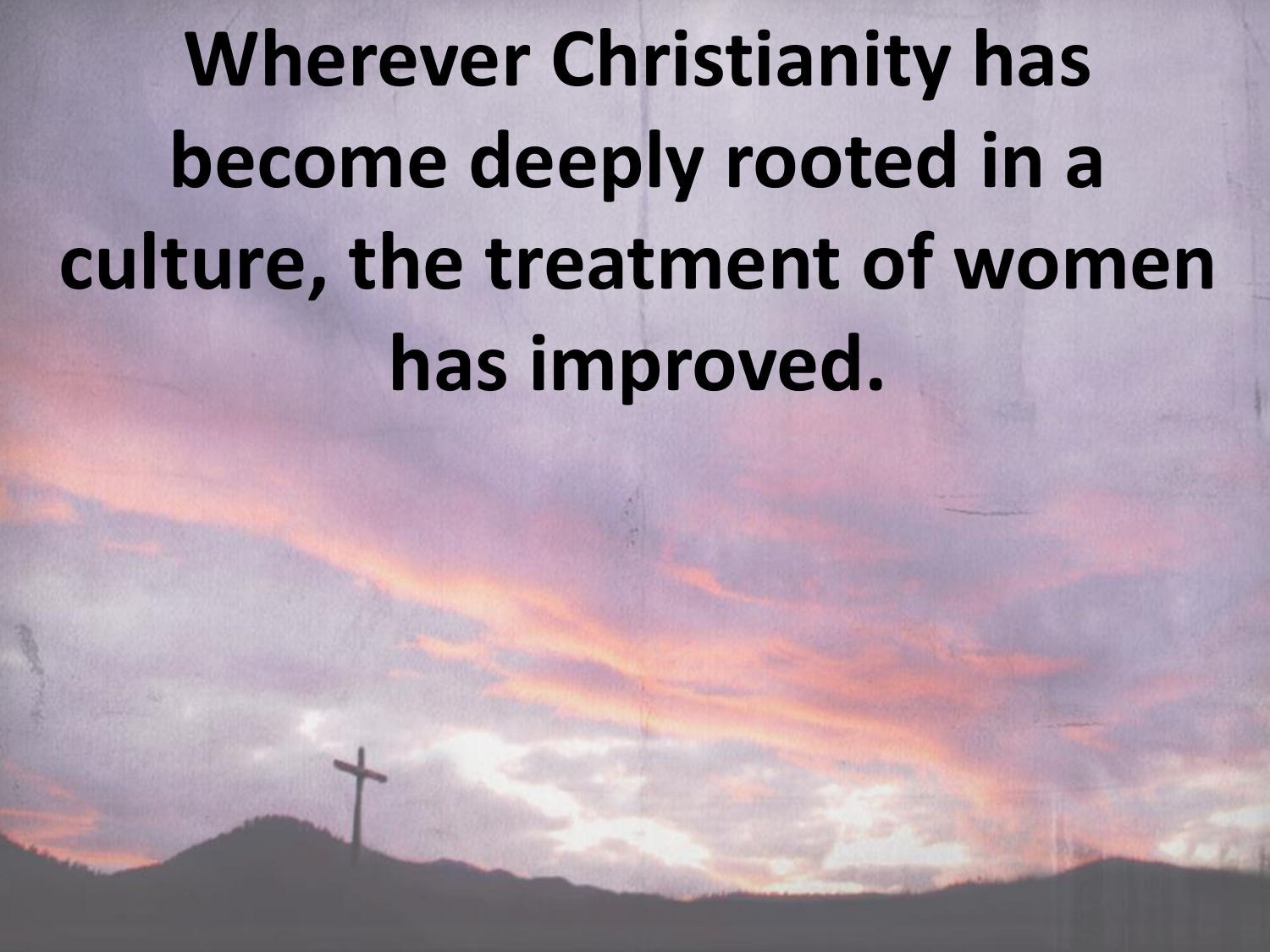*Wherever His word and His gospel take root and hold sway, men treat women with respect, and they take humble, courageous initiatives to protect women and create stable, loving families where the covenant faithfulness of husband and wife display the mystery of Christ to his church and to the world."*

#### **John Piper**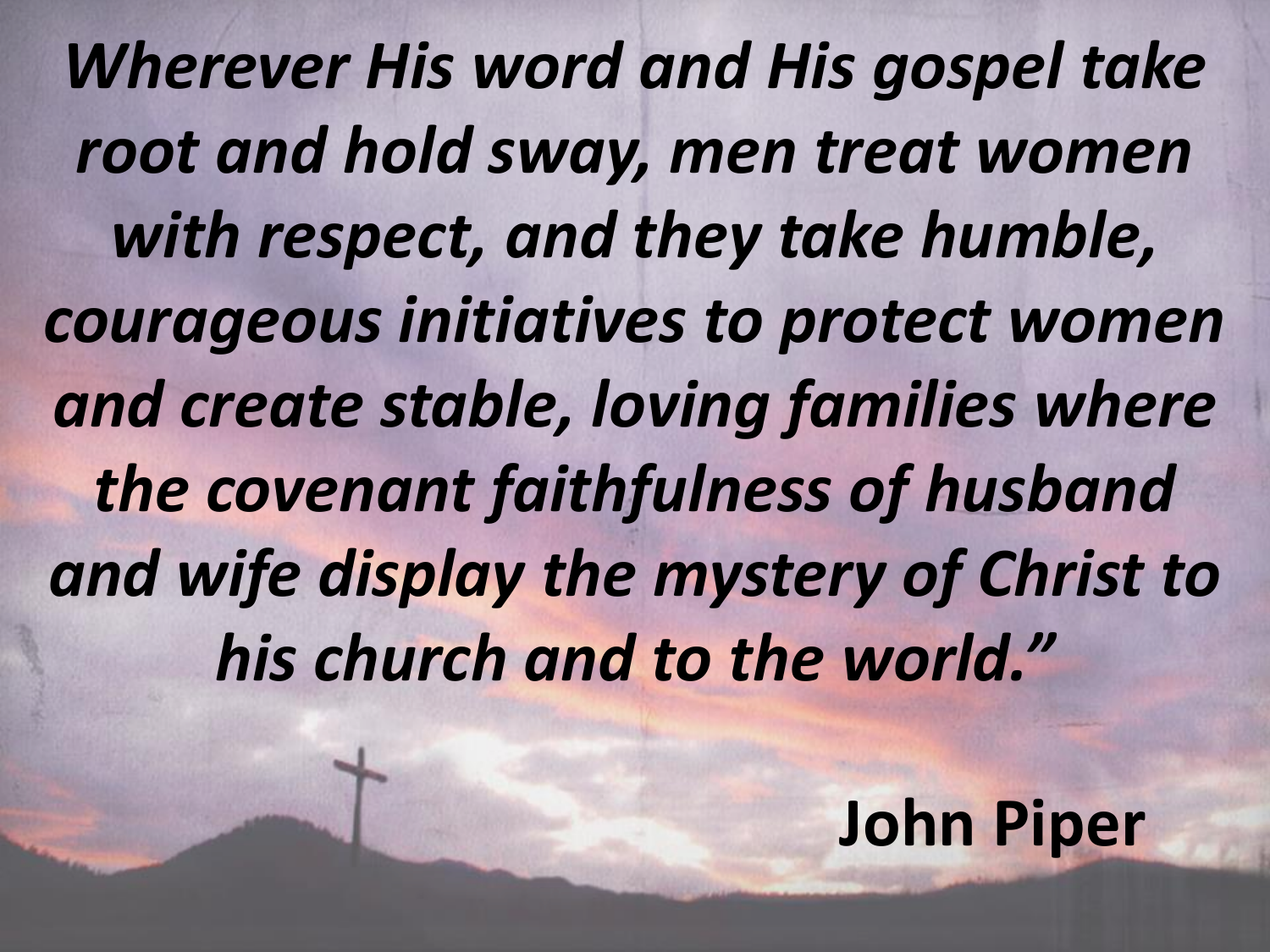# **John 4:30 "***Then they went out of the city and came to Him."*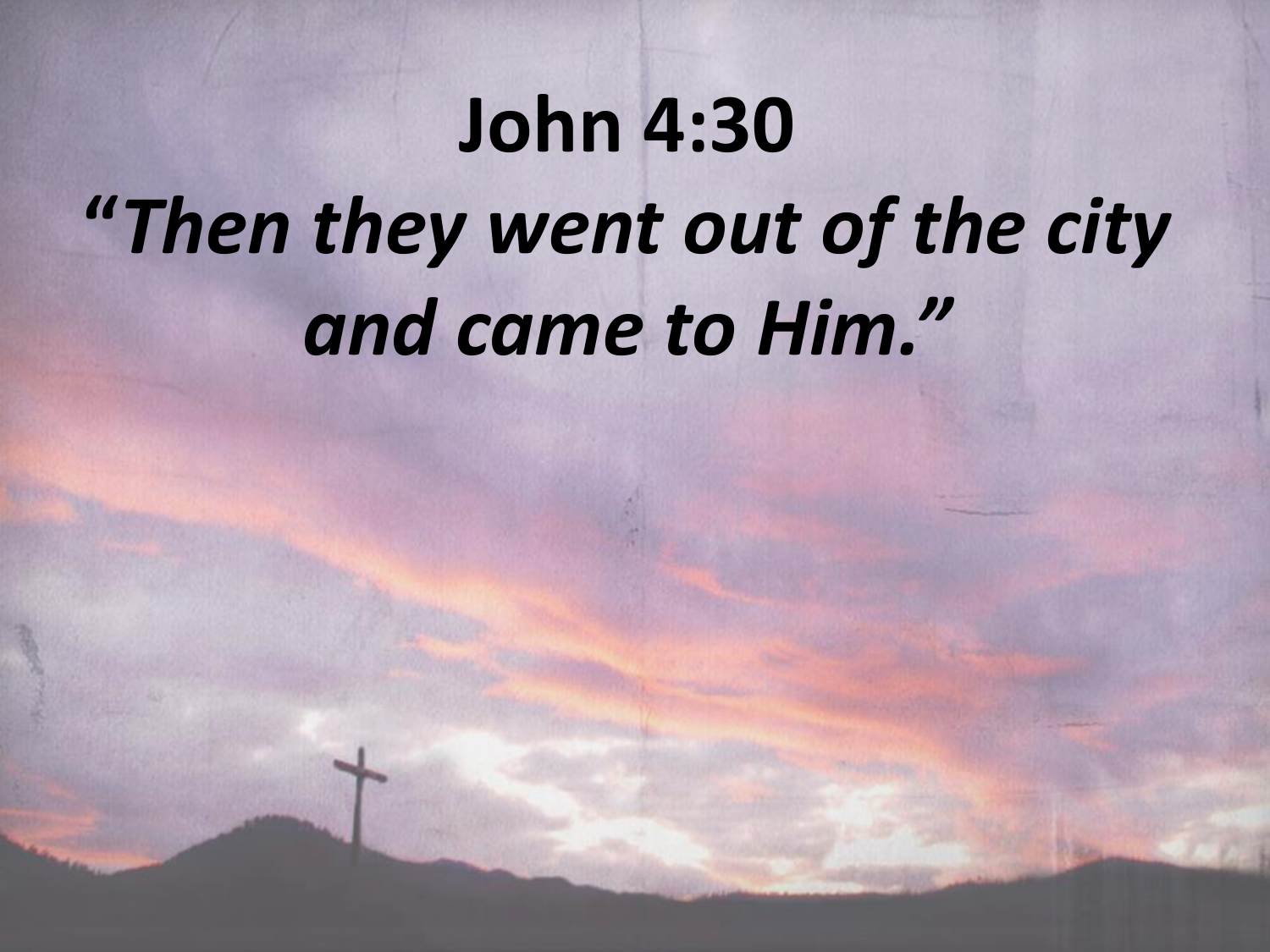**John 4:39-42 "***And many of the Samaritans of that city believed in Him because of the word of the woman who testified, "He told me all that I ever did." So when the Samaritans had come to Him, they urged Him to stay with them; and He stayed there two days. And many more believed because of His own word. Then they said to the woman, "Now we believe, not because of what you said, for we ourselves have heard Him and we know that this is indeed the Christ, the Savior of the*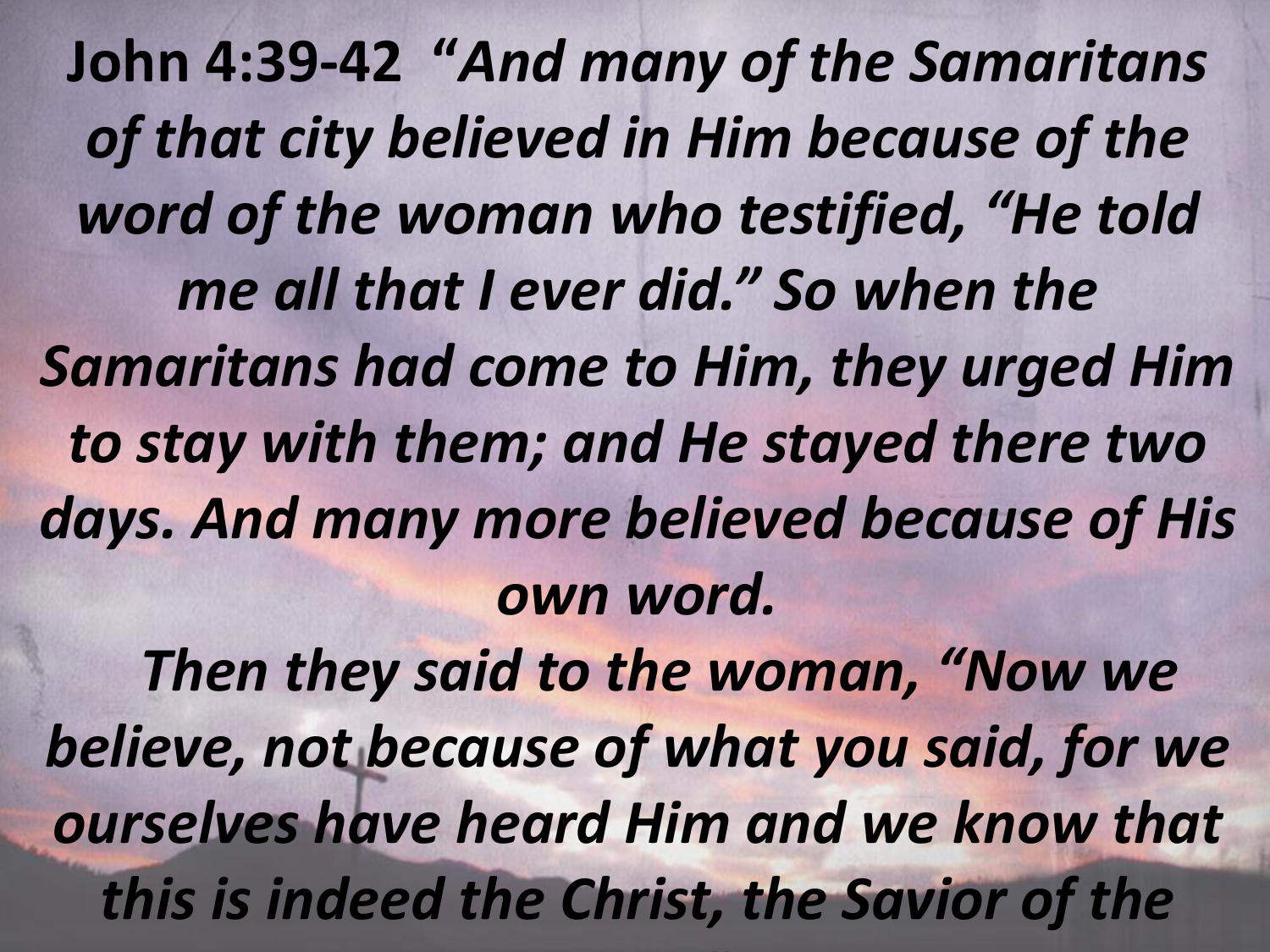## **"You never leave an encounter with Jesus the same way you came in."**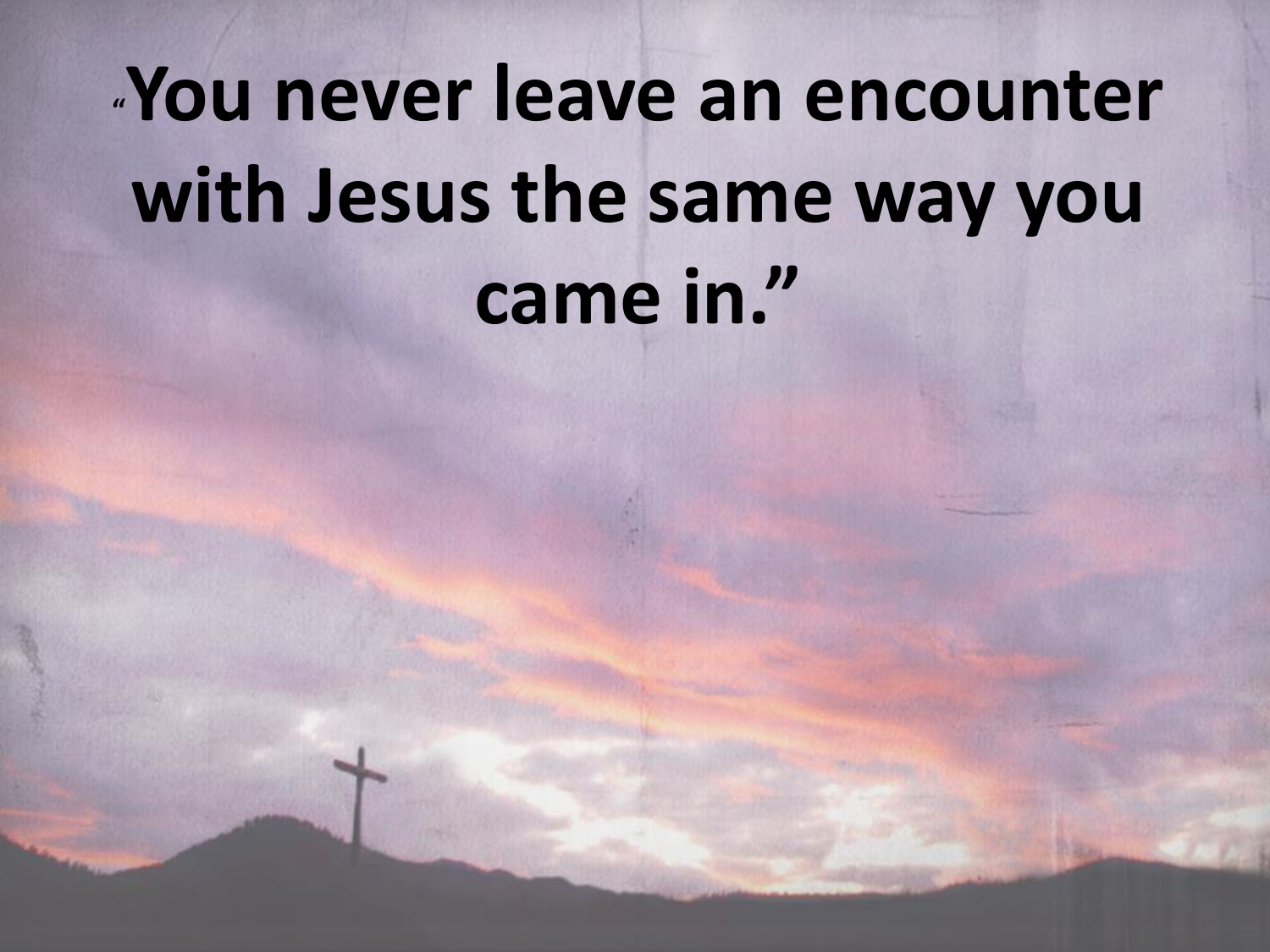**Now, because of the hope and the change He offered this woman and the fact that she had now gone back to the city to testify of her change, He knew that this would speak to the hearts of many more.**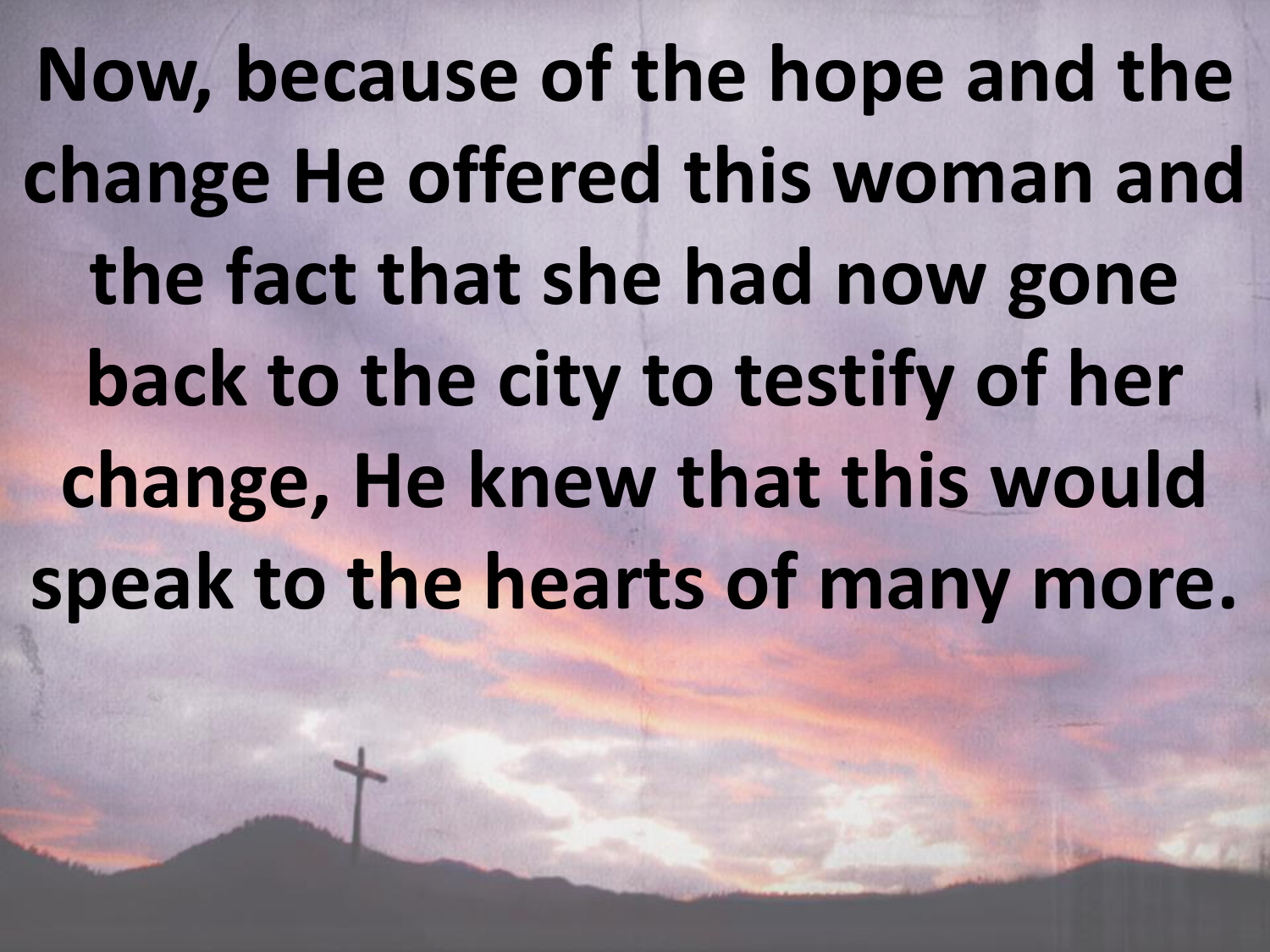**John 4:39-42 "***And many of the Samaritans of that city believed in Him because of the word of the woman who testified, "He told me all that I ever did." So when the Samaritans had come to Him, they urged Him to stay with them; and He stayed there two days. And many more believed because of His own word. Then they said to the woman, "Now we believe, not because of what you said, for we ourselves have heard Him and we know that this is indeed the Christ, the Savior of the world***."**